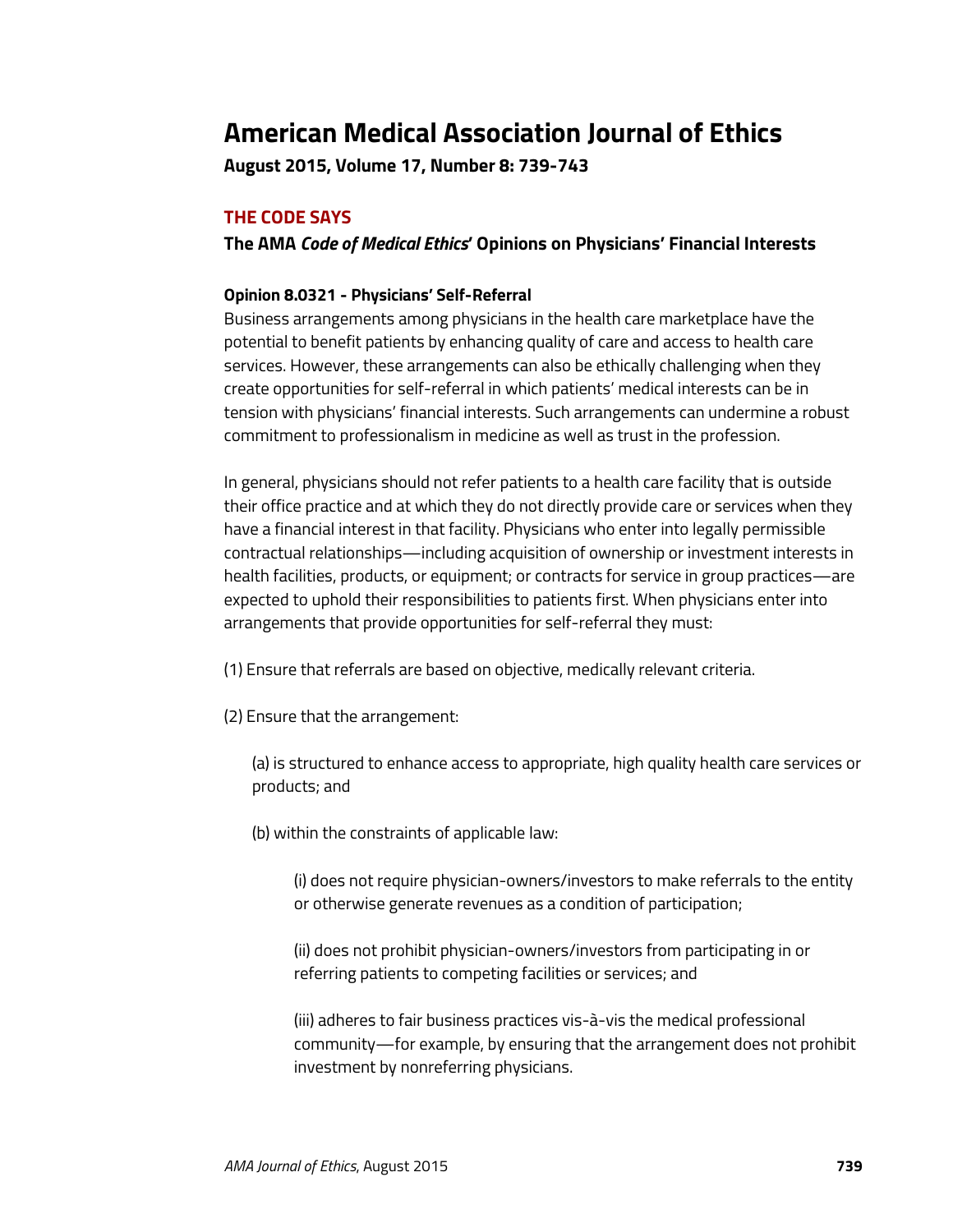(3) Take steps to mitigate conflicts of interest, including:

(a) ensuring that financial benefit is not dependent on the physicianowner/investor's volume of referrals for services or sales of products;

(b) establishing mechanisms for utilization review to monitor referral practices; and

(c) identifying or if possible making alternate arrangements for care of the patient when conflicts cannot be appropriately managed/mitigated.

(4) Disclose their financial interest in the facility, product, or equipment to patients; inform them of available alternatives for referral; and assure them that their ongoing care is not conditioned on accepting the recommended referral.

Issued June 2009 based on the report "Physicians' Self-Referral," adopted November 2008.

#### **Opinion 8.063 - Sale of Health-Related Products from Physicians' Offices**

"Health-related products" are any products that, according to the manufacturer or distributor, benefit health. "Selling" refers to the activity of dispensing items that are provided from the physician's office in exchange for money and also includes the activity of endorsing a product that the patient may order or purchase elsewhere that results in direct remuneration for the physician. This Opinion does not apply to the sale of prescription items which is already addressed in Opinion 8.06, "Prescribing and Dispensing Drugs and Devices."

Physicians who engage in in-office sales practices should be aware of the related guidelines presented in Opinion 8.062, "Sale of Non-Health-Related Goods from Physicians' Offices;" Opinion 8.06, "Prescribing and Dispensing Drugs and Devices;" Opinion 8.032, "Conflicts of Interest: Health Facility Ownership by a Physician;" Opinion 3.01, "Nonscientific Practitioners;" Opinion 8.20, "Invalid Medical Treatment;" as well as the reports from which these opinions are extracted.

In-office sale of health-related products by physicians presents a financial conflict of interest, risks placing undue pressure on the patient, and threatens to erode patient trust and undermine the primary obligation of physicians to serve the interests of their patients before their own.

(1) Physicians who choose to sell health-related products from their offices should not sell any health-related products whose claims of benefit lack scientific validity. When judging the efficacy of a product, physicians should rely on peer-reviewed literature and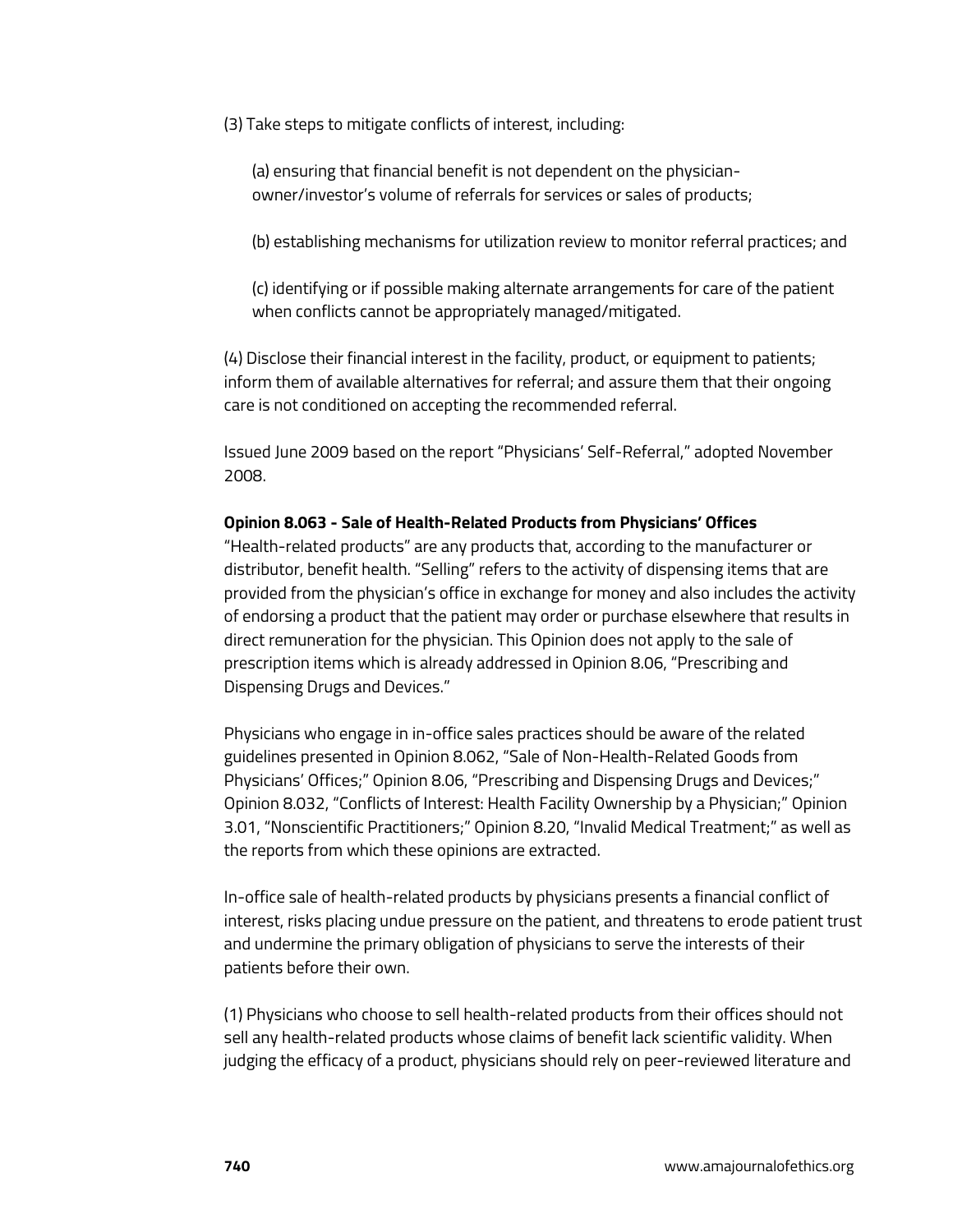other unbiased scientific sources that review evidence in a sound, systematic, and reliable fashion.

(2) Because of the risk of patient exploitation and the potential to demean the profession of medicine, physicians who choose to sell health-related products from their offices must take steps to minimize their financial conflicts of interest. The following guidelines apply:

(a) In general, physicians should limit sales to products that serve the immediate and pressing needs of their patients. For example, if traveling to the closest pharmacy would in some way jeopardize the welfare of the patient (e.g., forcing a patient with a broken leg to travel to a local pharmacy for crutches), then it may be appropriate to provide the product from the physician's office. These conditions are explained in more detail in the Council's Opinion 8.06, "Prescribing and Dispensing Drugs and Devices," and are analogous to situations that constitute exceptions to the permissibility of self-referral.

(b) Physicians may distribute other health-related products to their patients free of charge or at cost, in order to make useful products readily available to their patients. When health-related products are offered free or at cost, it helps to ensure removal of the elements of personal gain and financial conflicts of interest that may interfere, or appear to interfere, with the physician's independent medical judgment.

(3) Physicians must disclose fully the nature of their financial arrangement with a manufacturer or supplier to sell health-related products. Disclosure includes informing patients of financial interests as well as about the availability of the product or other equivalent products elsewhere. Disclosure can be accomplished through face-to-face communication or by posting an easily understandable written notification in a prominent location that is accessible by all patients in the office. In addition, physicians should, upon request, provide patients with understandable literature that relies on scientific standards in addressing the risks, benefits, and limits of knowledge regarding the health-related product.

(4) Physicians should not participate in exclusive distributorships of health-related products which are available only through physicians' offices. Physicians should encourage manufacturers to make products of established benefit more fairly and more widely accessible to patients than exclusive distribution mechanisms allow.

Issued December 1999 based on the report "Sale of Health-Related Products from Physicians' Offices," adopted June 1999.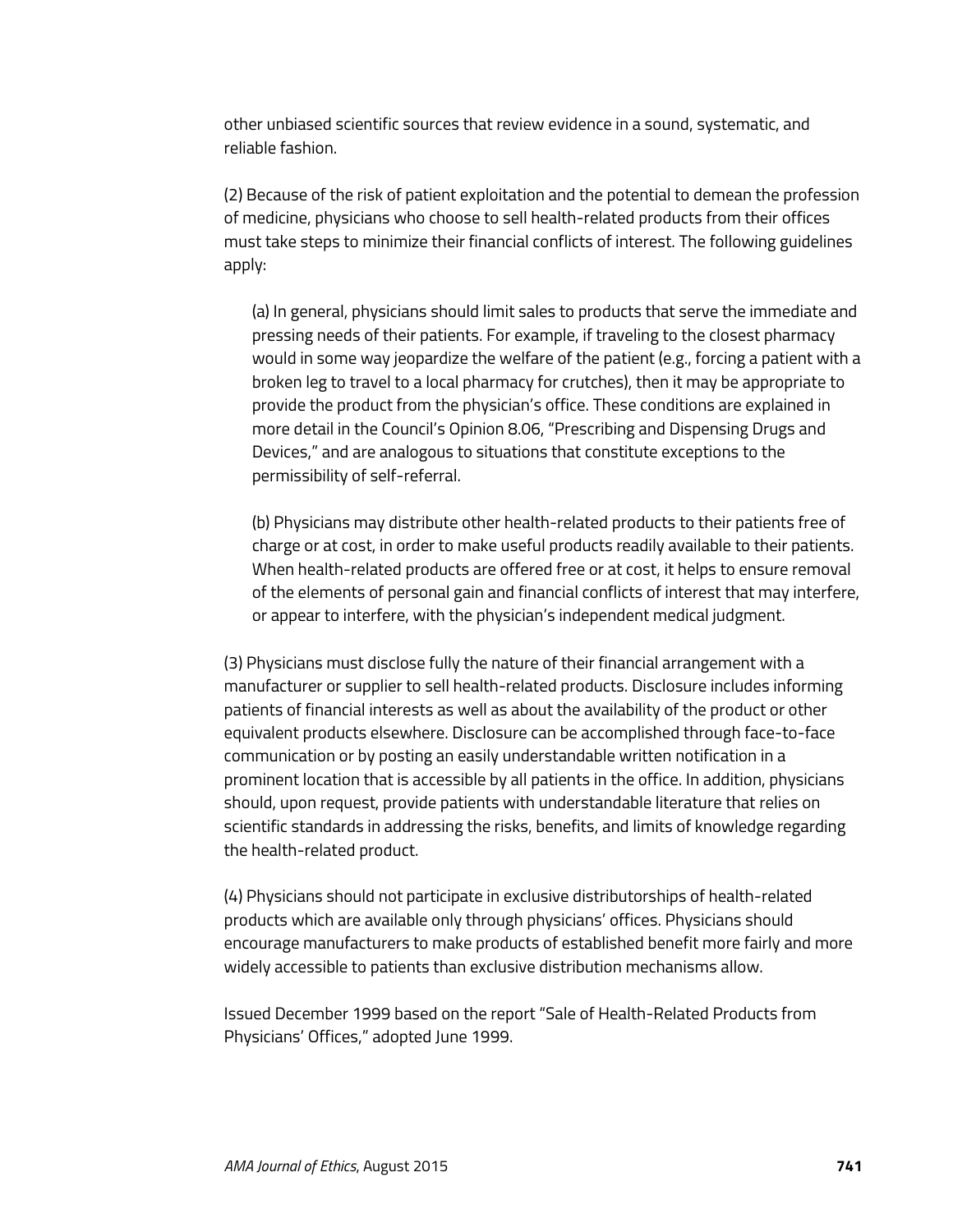### **Clarification of Opinion 8.063**

Do the guidelines discussing the sale of health-related products (E-8.063) and the sale of non-health-related goods (E-8.062) apply to physicians' practice websites?

Yes. The physician who provides or sells products to patients must follow the above guidelines regardless of whether the products are provided in the physician's office or through a practice website.

Adopted December 2000 as "Addendum III: Council on Ethical and Judicial Affairs Clarification on Sale of Products from Physicians' Offices (E-8.062 and E-8.063)."

#### **Opinion 8.062 - Sale of Non-Health-Related Goods from Physicians' Offices**

The sale of non-health-related goods by physicians presents a conflict of interest and threatens to erode the primary obligation of physicians to serve the interests of their patients before their own. Furthermore, this activity risks placing undue pressure on the patient and risks demeaning the practice of medicine.

Physicians should not sell non-health-related goods from their offices or other treatment settings, with the exception noted below.

Physicians may sell low-cost non-health-related goods from their offices for the benefit of community organizations, provided that (1) the goods in question are low-cost; (2) the physician takes no share in profit from their sale; (3) such sales are not a regular part of the physician's business; (4) sales are conducted in a dignified manner; and (5) sales are conducted in such a way as to assure that patients are not pressured into making purchases.

Issued June 1998 based on the report "Sale of Non-Health-Related Goods from Physicians' Offices," adopted December 1997.

## **Clarification of Opinion 8.062**

Do the guidelines discussing the sale of health-related products (E-8.063) and the sale of non-health-related goods (E-8.062) apply to physicians' practice websites?

Yes. The physician who provides or sells products to patients must follow the above guidelines regardless of whether the products are provided in the physician's office or through a practice website.

Adopted December 2000 as "Addendum III: Council on Ethical and Judicial Affairs Clarification on Sale of Products from Physician Office (E-8.062 and E-8.063)."